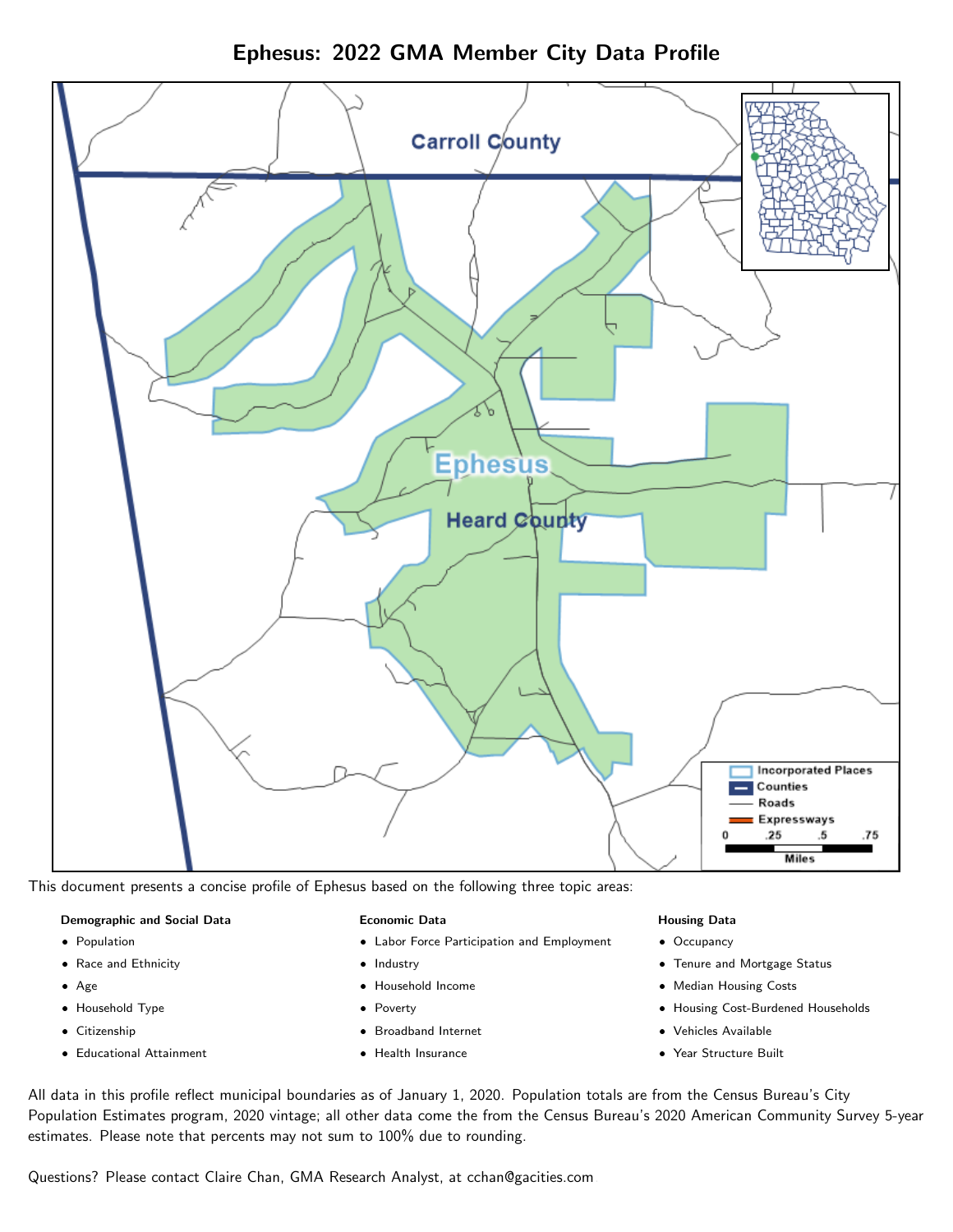# Ephesus: Demographic and Social





## **Citizenship**



Source: American Community Survey, 2020 5-year estimates, table B05002 Source: American Community Survey, 2020 5-year estimates, table B15002

## Race and Ethnicity



Source: U.S. Census Bureau, City Population Estimates, 2020 vintage Source: American Community Survey, 2020 5-year estimates, table B03002

# Household Type



Source: American Community Survey, 2020 5-year estimates, table B01001 Source: American Community Survey, 2020 5-year estimates, table B11001

## Educational Attainment



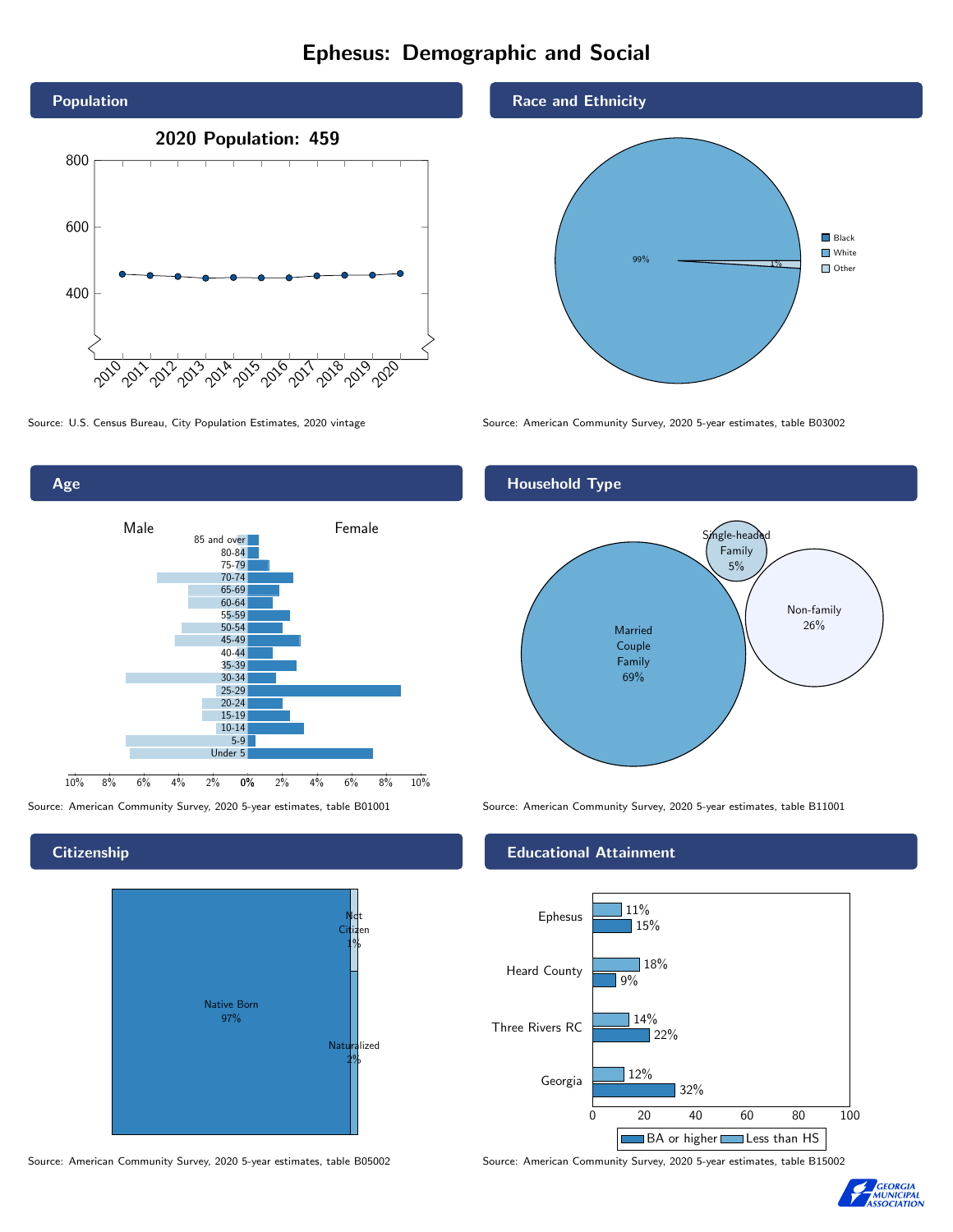# Ephesus: Economic



# Source: American Community Survey, 2020 5-year estimates, table B23001

*Note:* Unemployment rate is based upon the civilian labor force.



#### Source: American Community Survey, 2020 5-year estimates, tables B19013 and B19025 Source: American Community Survey, 2020 5-year estimates, table B17010

Broadband Internet No 22% Yes 78%

Retail Trade 15% Transportation and warehousing, and utilities 2% Information 3% Finance and insurance, real estate, rental, leasing 1% Professional, scientific, mgt, administrative, waste mgt 4%

| Educational services, and health care and social assistance | 19%   |
|-------------------------------------------------------------|-------|
| Arts, entertainment, recreation, accommodation, food        | $0\%$ |
| service                                                     |       |
| Other services, except public administration                | $4\%$ |
| Public administration                                       | 24%   |

Construction 6% Manufacturing 19% Wholesale Trade 1% and 1% and 1% and 1% and 1% and 1% and 1% and 1% and 1% and 1% and 1% and 1% and 1% and 1%

Source: American Community Survey, 2020 5-year estimates, table C24030

# 0 20 40 60 80 100 Georgia Three Rivers RC Heard County Ephesus 14% 15% 20% 7%  $120%$ 20%  $126%$  $10%$ Total Population Children

#### Health Insurance



Source: American Community Survey, 2020 5-year estimates, table B28002 Source: American Community Survey, 2020 5-year estimates, table B18135



# Industry Agriculture, forestry, fishing and hunting, and mining 3%

**Poverty**